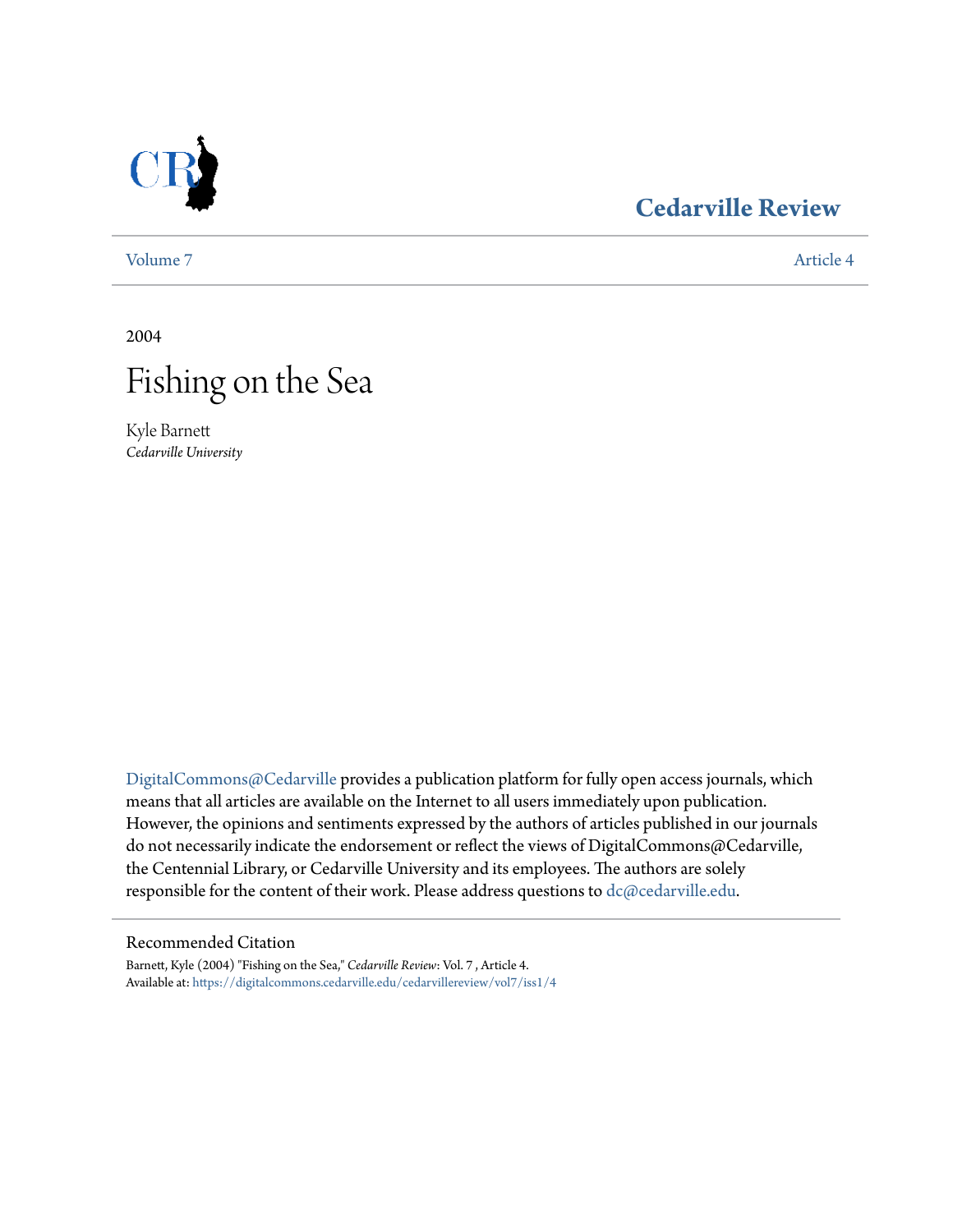## Fishing on the Sea

Browse the contents of [this issue](https://digitalcommons.cedarville.edu/cedarvillereview/vol7/iss1) of *Cedarville Review*.

#### **Keywords**

Fishing, creative writing

# **Creative Commons License**

This work is licensed under a [Creative Commons Attribution-Noncommercial-No Derivative Works 4.0](http://creativecommons.org/licenses/by-nc-nd/4.0/) [License.](http://creativecommons.org/licenses/by-nc-nd/4.0/)

Follow this and additional works at: [https://digitalcommons.cedarville.edu/cedarvillereview](https://digitalcommons.cedarville.edu/cedarvillereview?utm_source=digitalcommons.cedarville.edu%2Fcedarvillereview%2Fvol7%2Fiss1%2F4&utm_medium=PDF&utm_campaign=PDFCoverPages)



Part of the <u>[Creative Writing Commons](http://network.bepress.com/hgg/discipline/574?utm_source=digitalcommons.cedarville.edu%2Fcedarvillereview%2Fvol7%2Fiss1%2F4&utm_medium=PDF&utm_campaign=PDFCoverPages)</u>

This nonfiction is available in Cedarville Review: [https://digitalcommons.cedarville.edu/cedarvillereview/vol7/iss1/4](https://digitalcommons.cedarville.edu/cedarvillereview/vol7/iss1/4?utm_source=digitalcommons.cedarville.edu%2Fcedarvillereview%2Fvol7%2Fiss1%2F4&utm_medium=PDF&utm_campaign=PDFCoverPages)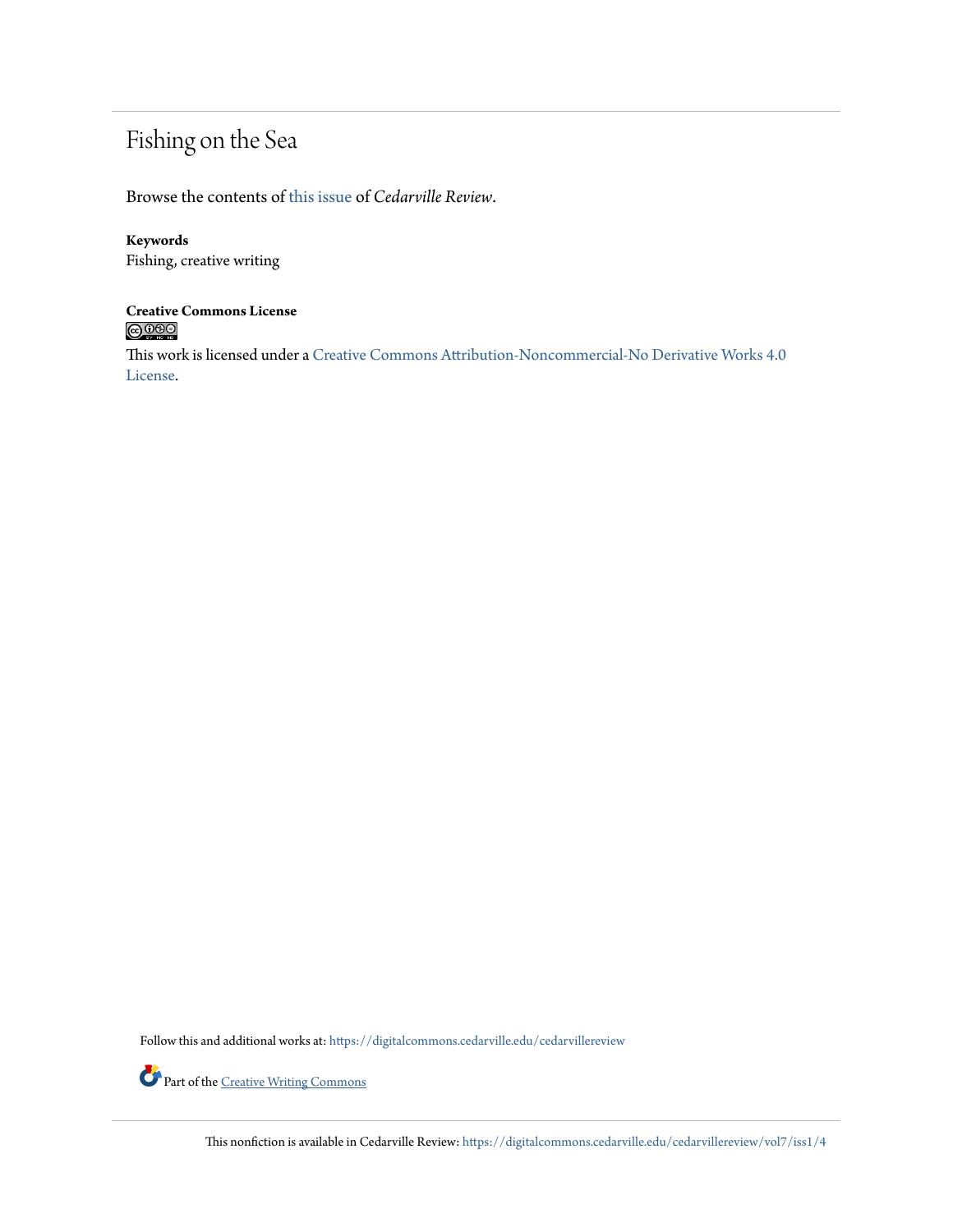#### **Kyle Barnett Fishing on the Sea**

We sat there eating our late lunch. The sea breeze kept the air from getting thick as we spoke in rapid and slurred Spanish. The table was covered with empty glasses of beer, *tapas,* small dishes of various foodscalamari, fried fish, sardines, olives, Serrano ham, papas (fried chunks of potatoes dusted with curry), cheeses, salad. We ate slowly and talked more than we ate. It was hot. We were keeping our eye on the sea, waiting for the winds to change direction so we could head out to fish. Finally, when nothing improved, we agreed to take naps and meet up later in the afternoon to reassess the situation.

The low-hung sun drenched the coast in yellow as we pulled the heavy boat down the sand and into the cool Mediterranean Sea. We navigated by using landmarks on the coast and the mountains. The two men I was with, Atenacio and José, steered our dinghy toward La Piedra, a massive rock pillar jutting out of the Mediterranean floor and coming within four meters of the surface. Although we were in the general area, it was hard to find La Piedra. We had to gauge by the color of the water, looking for a greenish-blue patch in an area the size of a soccer field. I found it unbelievable that these men had never considered buying a GPS locator. I mentioned it to them and they laughed off the idea, commenting on Americans' impatience and quick-fixes.

When we reached our fishing spot, we looped sardines to our hooks and cast the thick lines out. We chatted as we waited, trying not to get seasick just sitting there bobbing like a cork in the swells. I kept my eyes locked on the horizon (they say this helps prevent the nausea). The two other men were experienced fishermen, so l was surprised to hear one of them vomiting over the side of the boat. The smell of beer hit me before l turned my head. He threw up for five minutes straight, sticking his fmger down his throat to get it all out. l waited till he was done and asked him ifhe was seasick. "Que val" he scoffed. He explained to me that he had eaten so much at lunch that his stomach ached. **l** remembered the Romans' practice of gorging, vomiting, and gorging again. We moved on, from site to site, but never caught anything. Sometimes fishing is like that.

The next day, l went out again, this time with my host parents, Ignacio and Cheruca. My host mother is not cut out for fishing-she owns a Yorkshire terrier, a little yappie dog, which she totes around everywhere and frequently cooks meals for. But my host father convinced

her to come with us. We cast off the side of the boat and let our hooks down deep. We weren't using rods this time, just the line in our hands. The Mediterranean was a brilliant blue, iridescent, with millions of silver flashes on it as the sun shimmered over the choppy waves. We talked, joked with each other.

A tug. Another. I yanked the line hard so my hook would catch. Hand over hand, I reeled in my fish. Not much of a fighter, l joked to Ignacio-I could see why when I pulled it out of the water. It was only six inches long. Back in the sea.

As we were casting off the side of the boat, I heard some whining and moaning coming from my host mother behind me. She had snagged the plump, meaty part of the back of her hand with the hook. The hook was large, like one you might use to catch a small tuna. She wanted to tear the hook straight out; she didn't believe us that the best way to remove a hook is to snip the line and follow the rest of the hook through, threading it through the pierced skin. All that's left is two holes instead of a ragged fleshwound. The argument became heated between my host parents, so we headed back to shore. He drove her to the hospital. No catch, except for her hand.

We gave up on the hooks that weekend. If the fish weren't going to bite, then they'd entangle themselves in our net. We were determined to plunder the sea.

We set out that afternoon at dusk. In Spain, using nets without a commercial license is illegal, so there was a sense of urgency to place the net in the water before the Guardia Civil spotted us.

The net was piled high in the middle of the boat. It smelled of putrid fish, an odor so offensive that it literally stung my nose and throat. José told me it hadn't been properly cleaned and stored from the last time they had used it. We motored a kilometer offshore and began systematically dropping the net into the water as we drove. Anchored side first, attach milk jug every ten meters of net, hand under hand, keep dropping it, quick. Atenacio was maneuvering the dinghy into the current to avoid the net. The net was fifty meters long. We finished just as the sun dropped behind the barren mountains that ran along the coast. We sped back to the village. I looked back at the bobbing plastic jugs. In a few hours we'd return under cover of darkness.